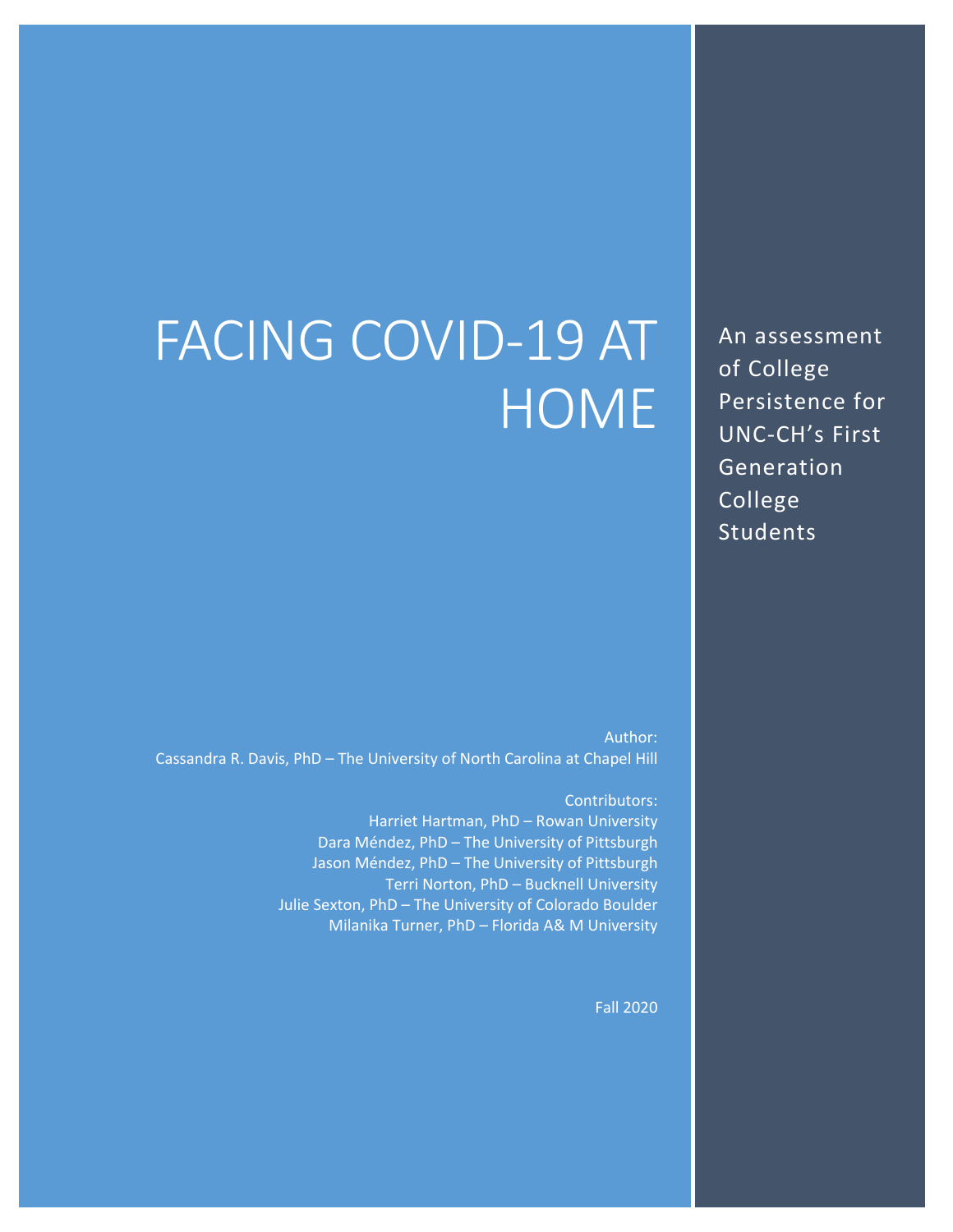# **Table of Contents**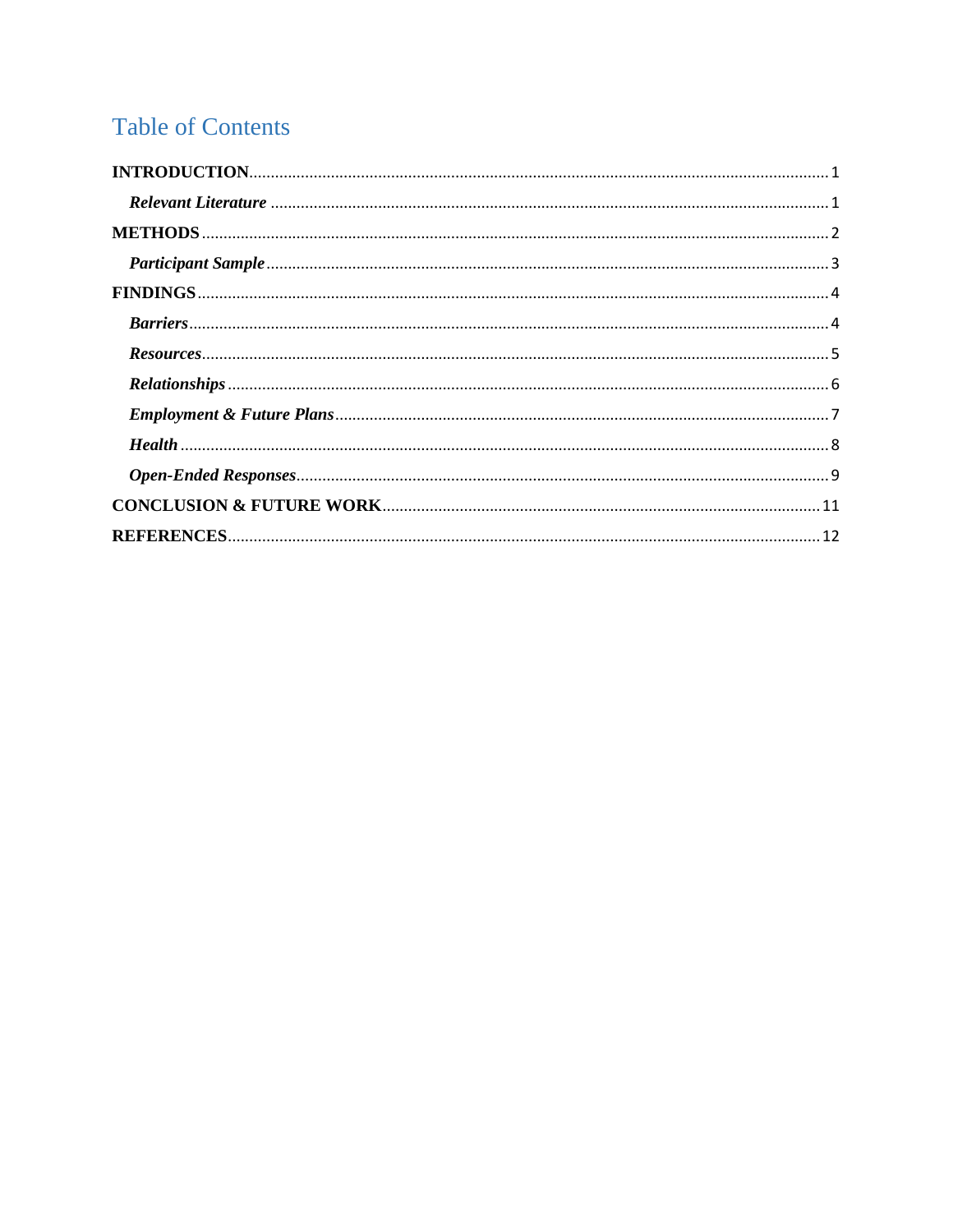# *Facing COVID-19 at Home: An Assessment of College Persistence for UNC-CH's First Generation College Students*

Cassandra R. Davis, PhD The University of North Carolina at Chapel Hill Fall 2020

# <span id="page-2-0"></span>**INTRODUCTION**

On March 3<sup>rd</sup>, 2020, the North Carolina Governor announced the state's first case of COVID-19 to the general public. Eight days later, on March 11<sup>th</sup>, officials from the University of North Carolina at Chapel Hill (UNC-CH) announced the suspension of all face-to-face classes and the decision to move all undergraduate students to a virtual platform beginning on Monday, March 23<sup>rd</sup>. Students were also asked to collect their belongings from their dorm rooms and head home. This university-wide decision prompted a collaboration between the research team and the Director of Lookout Scholars Program<sup>1</sup>, Carmen Gonzales, to seek answers to "What does college persistence look like for UNC-CH First-generation College Students (FGCS)? And to what extent will FGCS encounter barriers to their schooling while away from campus?

Our research team is an interdisciplinary group that consists of scholars of color, FGCS, and members of underrepresented groups, who intentionally investigate topics that affect marginalized communities. The team consists of faculty and administrators across six universities, Bucknell University (PA), Florida A & M University, Rowan University (NJ), the University of Colorado Boulder, the University of North Carolina at Chapel Hill, and the University of Pittsburgh (PA). Team members represent the following fields: Education, Engineering, Environmental Studies, Public Policy, and Sociology.

The purpose of this report is to present findings from our initial survey of FGCS at UNC-CH. We aim to assess the persistence of FGCS through a pandemic by identifying new and existing barriers students face. Our results will be shared with university officials as they strive to identify and reduce the difficulties of FGCS and create meaningful interventions for students through COVID-19.

# <span id="page-2-1"></span>*Relevant Literature*

 $\overline{\phantom{a}}$ 

According to the Postsecondary National Policy Institute (2018), FGCS are less likely to graduate college as compared to their non-FGCS peers. In fact, FGCS are less likely to complete their degree within six years (RTI, 2019). Additionally, an average of 20% of FGCS earn their bachelor's degree compared to 49% of their non-FGCS peers at this same time (RTI, 2019). Research credits the disparity in college degree attainment to low-household income and financial strain on students and caregivers (PNPI, 2018; RTI, 2019; Falcon, 2015). Data shows that 27% of FGCS are from households with an average income of \$20,000 or less than 6% of non-FGCS (PNPI, 2018). In addition to financial strain, research suggests that FGCS cite a lack of family support, low selfesteem, a struggle with adjusting to college, racial disparities, and not being prepared for college, as barriers to persistence (Flacon, 2015; Roksa & Kinsley, 2018). The recent spikes in the

<sup>&</sup>lt;sup>1</sup> The Lookout Scholars Program is housed at UNC-CH in the Office of Undergraduate and Retention. The purpose of this program is to create a community for FGCS to thrive academically and socially.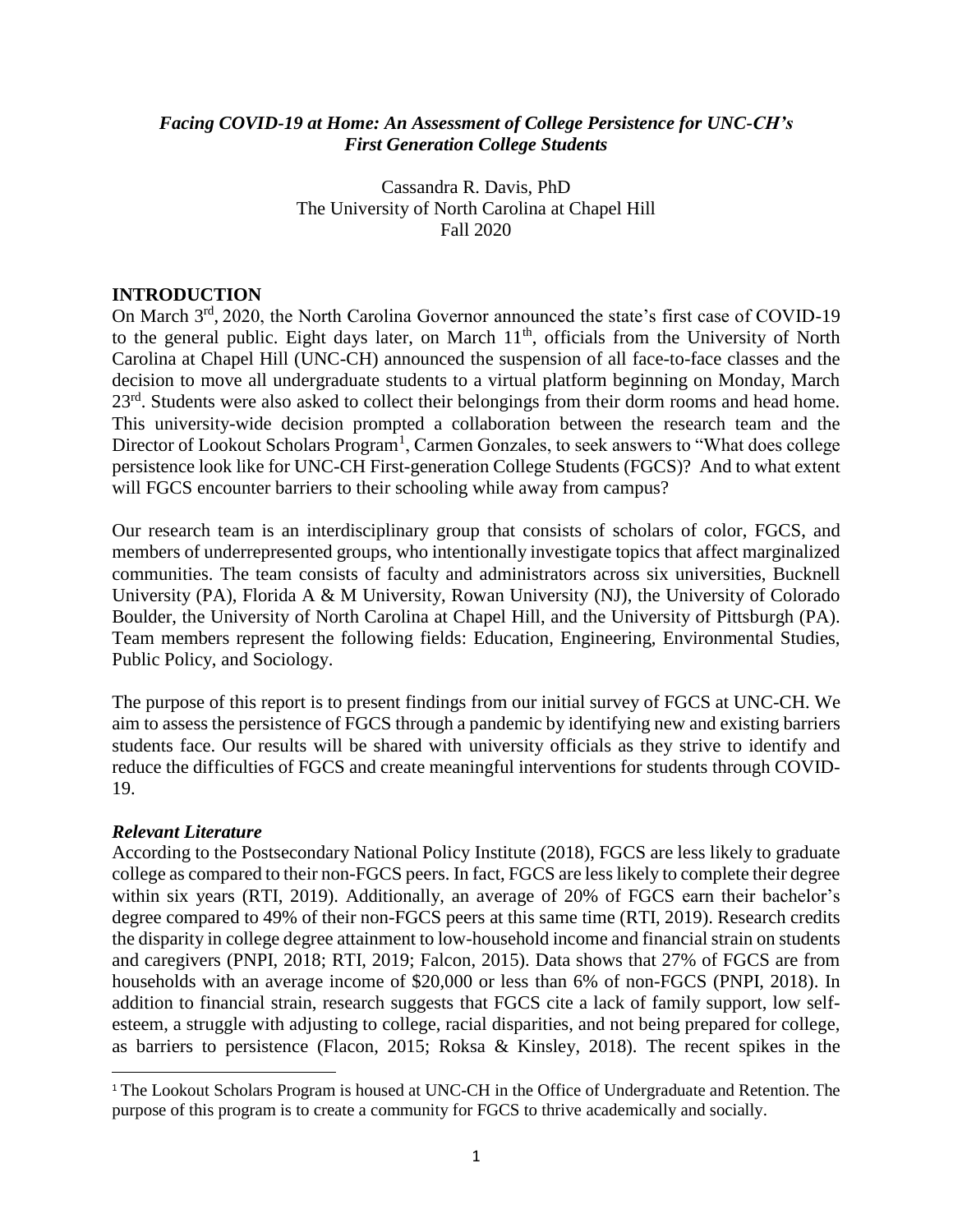unemployment rate is an indication that our already burdened low-income families will be disproportionately impacted by COVID-19 and experience more significant loss (Berube & Bateman, 2020). Given these sudden changes, FGCS will likely encounter additional barriers to persistence in part due to COVID-19.

# <span id="page-3-0"></span>**METHODS**

The research team is interested in how FGCS persist in college and assess their barriers to persistence due to COVID-19. This study will address the following research questions:

- (1) What does college persistence to graduation look like for FGCS living through the COVID-19 pandemic?
- (2) How, if at all, does COVID-19 exacerbate already existing barriers? And,
- (3) What factors improve or reduce the likelihood of college graduation for FGCS who face COVID-19?

During summer 2020, the team conducted a pilot study that encompassed the distribution of an online survey and employed a photovoice visual aid summary form. Photovoice is a qualitative and participatory method that allows participants to use photography to deconstruct existing problems in a community (Wang & Burris, 1997). The team asked students to submit a visual aid (e.g., photos) and summary form in summer 2020, which captured their schooling environments during COVID-19. This report only presents the findings from the June 2020 pilot deployment of the online survey.

To assess the effect of COVID-19 on college persistence to graduation amongst FGCS, the data sources focused on the following four constructs, (1) Impacts, (2) Schooling, (3) Self, and (4) Home Environment. Survey questions followed a retrospective pre-post design to assess FGCS changes in constructs from before COVID-19 disrupted schooling to the present day (June 2020). Specifically, survey questions included all four constructs, while the visual aid summary form focused only on the final construct—Home Environment.

The first construct, *Impacts*, focused on the short- and long-term impacts of COVID-19 on FGCS and their families. Students were asked to share the extent the pandemic affected their everyday life. Secondly, the *Schooling* construct addressed students' connectedness to the university and their peers, institutional supports, issues of justice on campus, and their overall university experiences. These questions addressed barriers to persisting in college and their career trajectory. Within the *Self* construct, the information focused on the student's identity, self-efficacy, and the physical and emotional discomfort students face. The final construct, *Home Environment*, focused on the students' life at home. Questions are geared toward family relationships, support, household income, employment statuses of the student and family members, and the caregiving responsibilities in the home.

For this report, the term "Before COVID-19" is defined as the period before spring break at UNC-CH in March 2020 - when students attended classes in a traditional face-to-face setting. The initial stage of COVID-19 is the period between March and June 2020. During this period, the university asked students to continue schooling through a virtual and distant learning format. Lastly, the term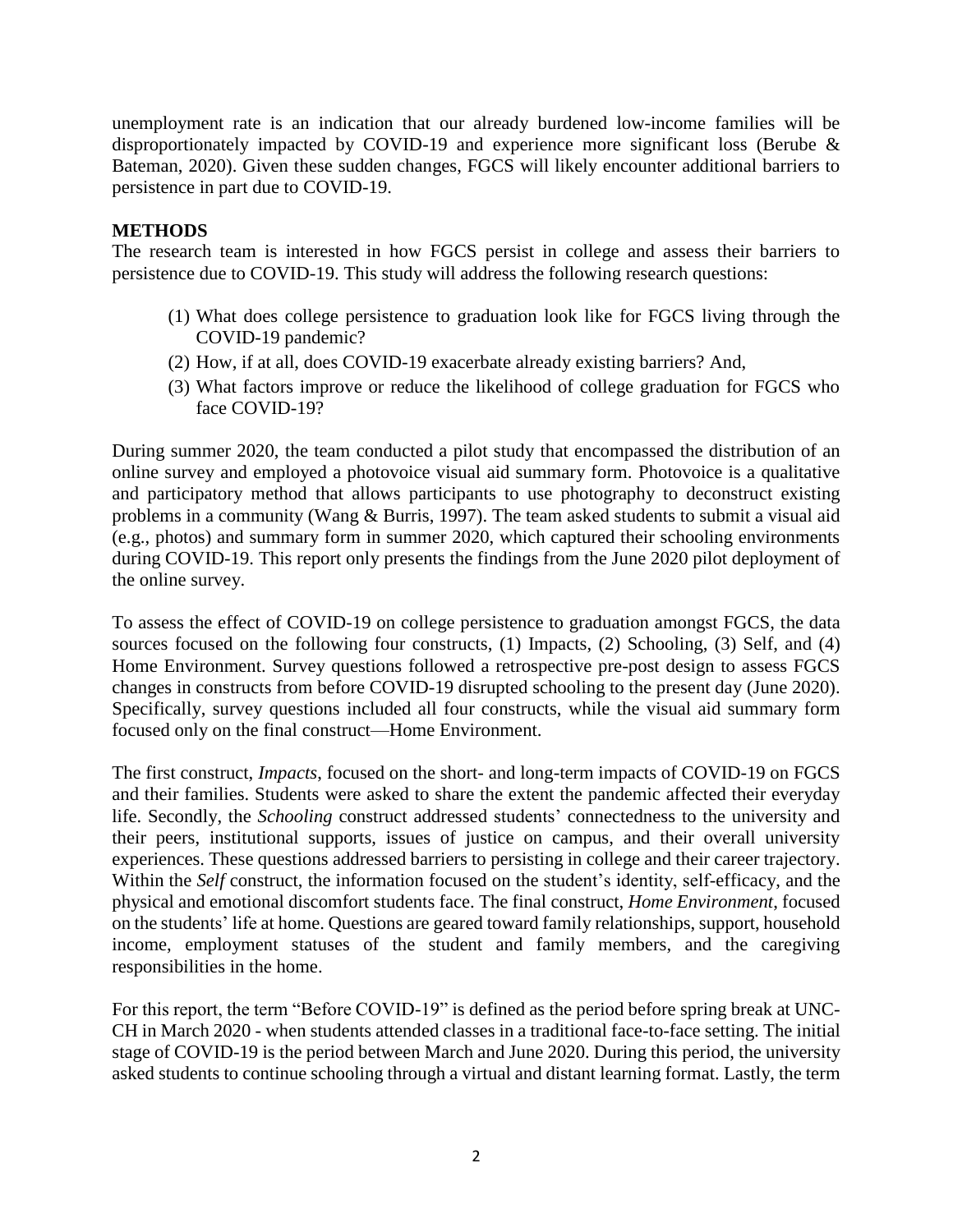"Today" refers to June 2020. This was the period when students received and completed the survey.

# <span id="page-4-0"></span>*Participant Sample*

The Office of Institutional Research and Assessment (2020) indicates that 18.5% of the undergraduate population at UNC-CH during the spring 2020 semester were FGCS, totaling 3,424 students. Additionally, data from fall 2017 show that FGCS primarily represented students of color, with 39.1% identified as Hispanic of any race, 28.9% as Black, and 20.7% as both Asian and American Indian, respectively.

In June 2020, 128 FGCS completed the initial online survey. Approximately 40% of respondents were White, 74% identified as a woman, and 38% described their households as low-income. Additionally, most respondents represented in-state residents (86.5%) and attended school as fulltime students (95.3%). Table 1 provides additional information on the demographics of student respondents.

# *Table 1: Demographics of FGCS at UNC-CH*

<span id="page-4-1"></span>

| <b>Student Demographics</b><br>$N = 128$ | $N(\%)$     |
|------------------------------------------|-------------|
| Race/Ethnicity                           |             |
| White, Non-Hispanic                      | 50 (39.7%)  |
| Asian/Asian American                     | 30 (23.8%)  |
| Hispanic/Latin American                  | 25 (19.8%)  |
| Black, Non-Hispanic                      | 13 (10.3%)  |
| Multiracial                              | $5(4.0\%)$  |
| Other Race/Ethnicity                     | $2(1.6\%)$  |
| Gender                                   |             |
| Woman                                    | 95 (73.6%)  |
| Man                                      | 28 (21.7%)  |
| Gender non-conforming                    | 3(2.3%)     |
| <b>Family Income</b>                     |             |
| Low-income                               | 47 (37.6%)  |
| Lower-middle income                      | 43 (34.4%)  |
| Middle income                            | 23 (18.4%)  |
| Upper-middle income                      | 11 (8.8%)   |
| Class Year & Status                      |             |
| Senior                                   | 43 (33.9%)  |
| Junior                                   | 41 (32.3%)  |
| Sophomore                                | 28 (22.1%)  |
| Freshman                                 | 11(8.7%)    |
| In-state                                 | 109 (86.5%) |
| Full-time                                | 121 (95.3%) |
| Transferred from another college         | 19 (15.0%)  |
| Interested in science career             | 40 (34.2%)  |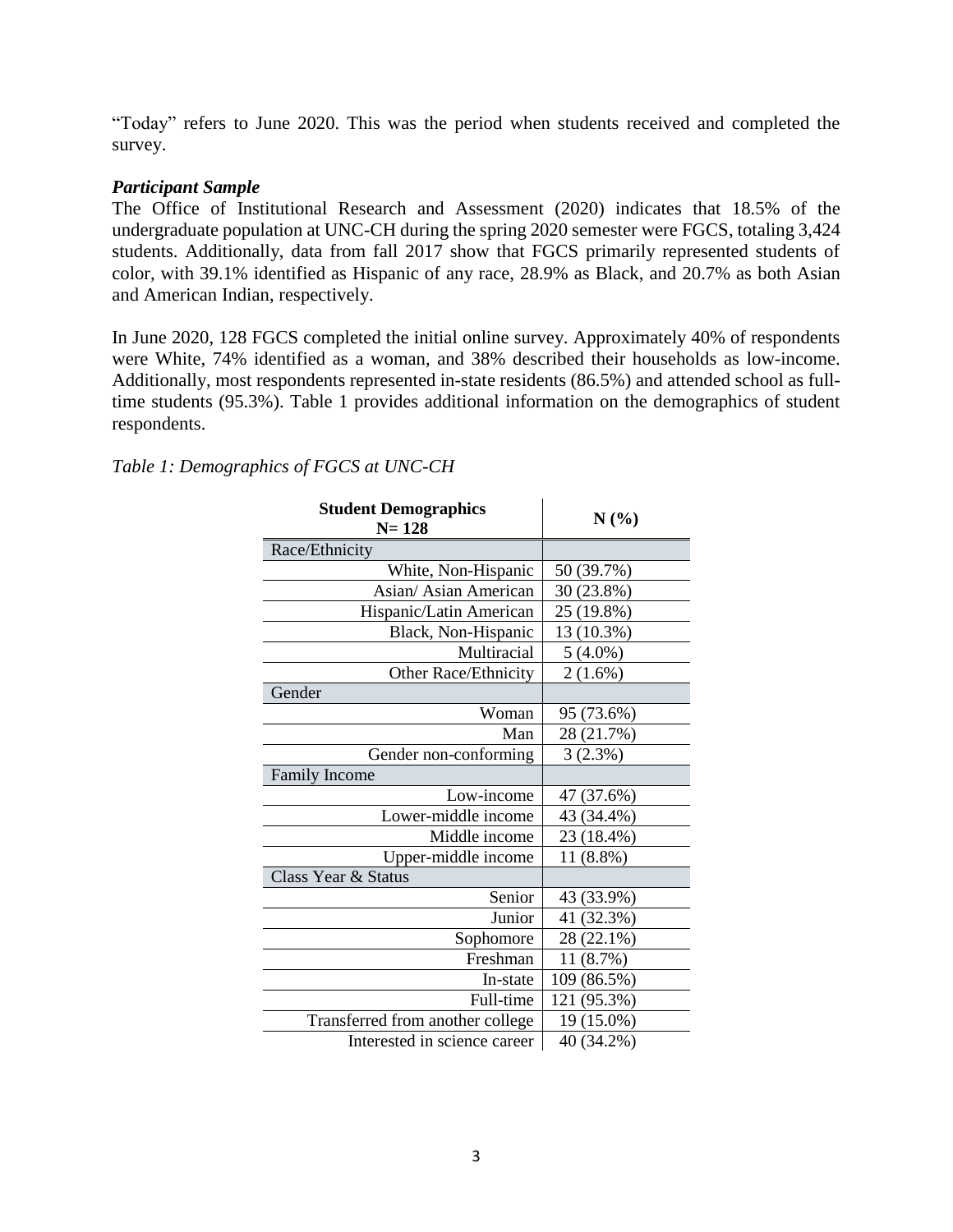# **FINDINGS**

The research team organized survey results into the five categories: (1) Barriers, (2) Resources, (3) Relationships, (4) Employment & Future Plans, and (5) Health. Below is a summary of each theme based on FGCS's responses. This section concludes with a sample of open-ended responses from FGCS regarding their learning experiences and messages to university administrators.

# <span id="page-5-0"></span>*Barriers*

Research shows that FGCS are more likely to face barriers to college persistence as compared to non-FGCS. Based upon the reviewed literature, we identified the following barriers for assessment: (1) financial barriers, (2) personal barriers, (3) academic barriers, (4) family barriers, and (5) institutional barriers. Accordingly, we asked FGCS to assess, retrospectively, the extent to which existing barriers were more pronounced during the initial stages of COVID-19 than before the pandemic. Our findings revealed that when respondents compared their life before COVID-19 with their present state, FGCS were

- *less* likely to perceive they had enough money to return to college the next year.
- *more* likely to feel lonely and miss their friends from college.
- *more* likely to struggle with adjusting to college.
- *more* likely to admit to having poor study habits.
- *more* likely to be responsible for the emotional needs of their family.
- *less* likely to have resources that will help them excel in school.

Table 2 provides additional insight into FGCS's perceptions of how their barriers altered their lives before and during the COVID-19 pandemic.

# *Table 2: Barriers FGCS Face Before and During COVID-19*

|                                                                                            | <b>Before</b><br>COVID-19<br>(Agree) | <b>Today</b><br>(Agree) |
|--------------------------------------------------------------------------------------------|--------------------------------------|-------------------------|
| <b>Financial Barriers</b>                                                                  |                                      |                         |
| I am concerned about having enough funds to complete college.                              | 51 (39.8%)                           | 77 (63.2%)              |
| I will have enough funds to return to college next year.                                   | 107 (83.6%)                          | 83 (68.1%)              |
| I will not have enough funds to return to college at all.                                  | $9(7.1\%)$                           | 17 (13.9%)              |
| I am unable to borrow money for college.                                                   | 30 (23.4%)                           | 42 (26.3%)              |
| <b>Personal Barriers</b>                                                                   |                                      |                         |
| I miss my friends from college.                                                            | 55 (43.3%)                           | 114 (93.4%)             |
| I am experiencing loneliness.                                                              | 57 (44.5%)                           | $100(82.0\%)$           |
| I am homesick.                                                                             | 48 (37.8%)                           | 20 (16.7%)              |
| I struggle with adjusting to college.                                                      | 53 (41.4%)                           | 73 (60.3%)              |
| I feel overwhelmed.                                                                        | 85 (66.4%)                           | 103 (84.4%)             |
| I am feeling stressed most of the time.                                                    | 85 (66.4%)                           | 96 (78.7%)              |
| I struggle with low self-esteem.                                                           | 80 (62.5%)                           | 81 (67.0%)              |
| I have personal health problems not related to COVID-19 (e.g.,<br>cancer, diabetes, etc.). | 34 (26.6%)                           | 34 (27.9%)              |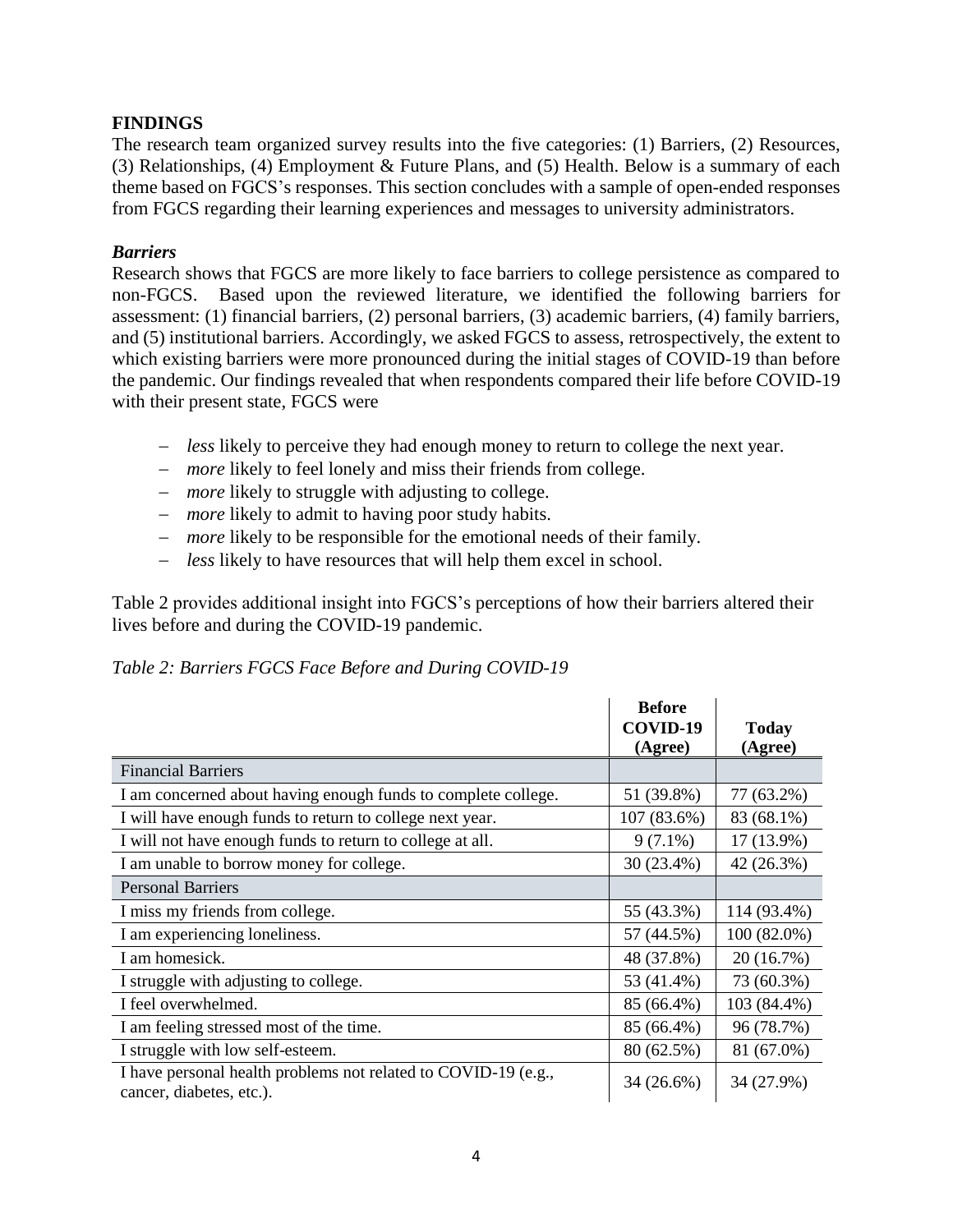|                                                                                                                     | <b>Before</b>       |                         |
|---------------------------------------------------------------------------------------------------------------------|---------------------|-------------------------|
|                                                                                                                     | COVID-19<br>(Agree) | <b>Today</b><br>(Agree) |
| I have a mental health condition not related to COVID-19.                                                           | 53 (41.7%)          | 51 (42.1%)              |
| <b>Academic Barriers</b>                                                                                            |                     |                         |
| I have a great study environment.                                                                                   | 108 (84.4%)         | 25 (20.5%)              |
| I have poor study habits.                                                                                           | 47 (37.0%)          | 86 (70.5%)              |
| I like school.                                                                                                      | 114 (89.1%)         | 74 (60.7%)              |
| I feel prepared for college.                                                                                        | 102 (79.7%)         | 72 (59.0%)              |
| My grades are lower than expected.                                                                                  | 35 (27.3%)          | 58 (47.9%)              |
| I am not concerned about my academic eligibility (e.g., academic                                                    |                     |                         |
| probation).<br><b>Family Barriers</b>                                                                               | 81 (63.8%)          | 76 (62.8%)              |
| I am physically close to my family.                                                                                 | 58 (46.0%)          | 89 (75.4%)              |
| My family obligations make it difficult to attend college.                                                          | 19 (15.0%)          | 45 (37.5%)              |
|                                                                                                                     |                     |                         |
| I am responsible for the physical needs of my family.                                                               | 17 (13.4%)          | 35 (28.9%)              |
| I am responsible for the emotional needs of my family.                                                              | 61 (48.0%)          | 71 (59.7%)              |
| An immediate family member has a physical health problem not<br>related to COVID-19 (e.g., cancer, diabetes, etc.). | 81 (63.8%)          | 77 (64.7%)              |
| An immediate family member has a mental health condition not<br>related to COVID-19.                                | 50 (39.4%)          | 46 (39.0%)              |
| I am emotionally close with my family.                                                                              | 97 (76.4%)          | 91 (75.8%)              |
| <b>Institutional Barriers</b>                                                                                       |                     |                         |
| I have access to resources that will help me excel in school.                                                       | 119 (93.7%)         | 65 (53.7%)              |
| On average, my professors are knowledgeable in their field                                                          | 124 (98.4%)         | 116 (95.9%)             |
| At my university, I face inequalities because of my social class.                                                   | 64 (50.4%)          | 62 (51.7%)              |
| At my university, I face inequalities because of my race.                                                           | 24 (18.9%)          | 22 (18.2%)              |
| At my university, I face inequalities because of my proficiency to<br>English.                                      | 6(4.7%)             | $6(5.0\%)$              |

# <span id="page-6-0"></span>*Resources*

We asked students to describe the types of resources they used during the initial stages of COVID-19. We defined resources as Wi-Fi, academic tools (e.g., books), personal supplies (e.g., food), space, and time. Almost half of surveyed respondents indicated having difficulty accessing resources.

Respondents were asked to indicate how they received access to the internet while at home. Overwhelming, 88.3% of FGCS (113) reported having access to Wi-Fi through their internet at home. About 8% of respondents (10) gained access to Wi-Fi outside of their homes and through cellular data. In contrast, 3.9% of respondents (5) indicated that they did not have consistent access to Wi-Fi.

We also asked FGCS if they had appropriate resources to be successful in the new virtual learning environment. Roughly, 75.8% of respondents (97) agreed, while 24.2% (31) indicated that they did not have adequate tools.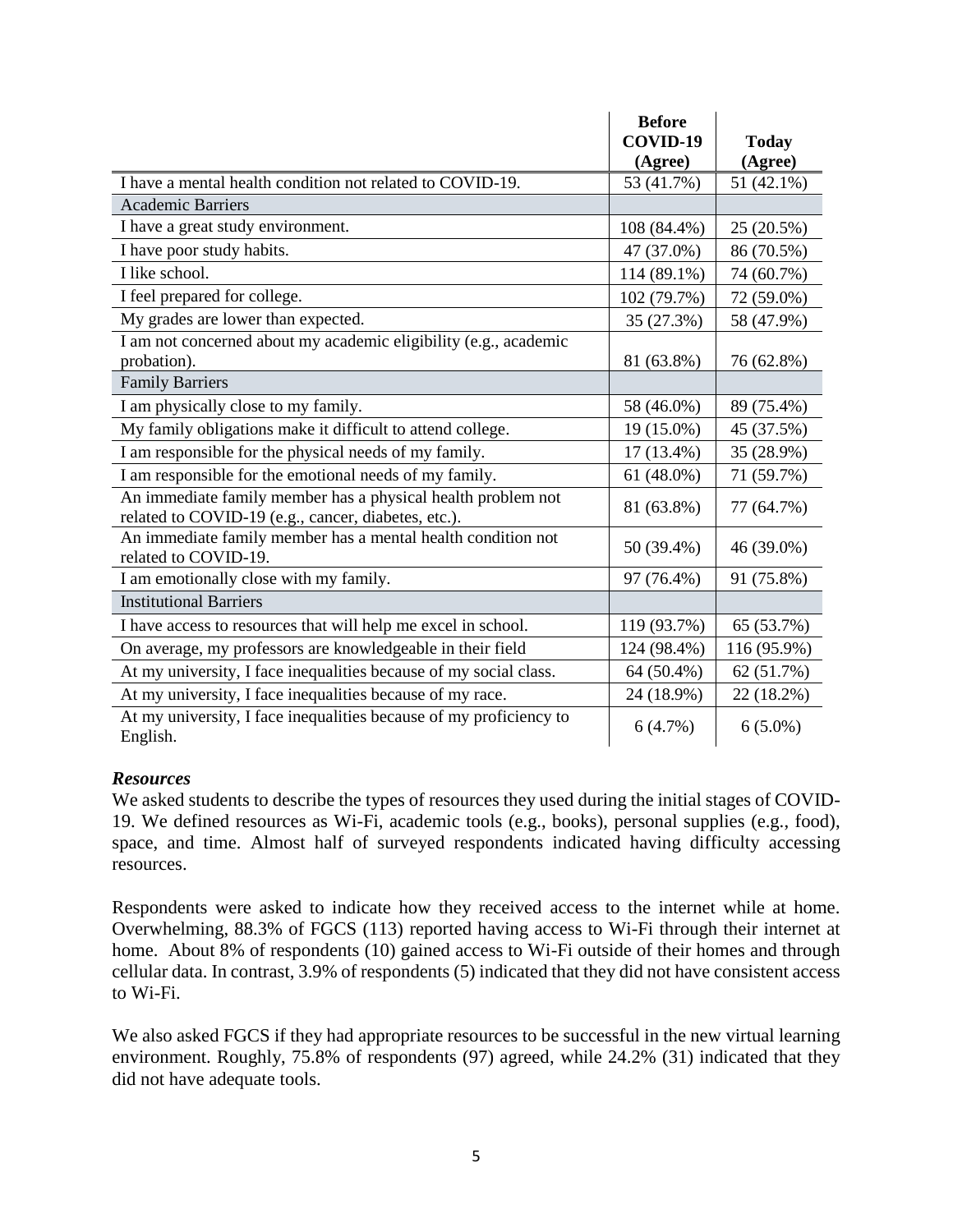Besides academic resources, surveyed FGCS were also asked to indicate the extent COVID-19 affected their personal resources. Respondents stated that the pandemic negatively impacted their access to food (29.6%) and access to personal supplies like toiletries and washing machines (33.1%).

In terms of space, respondents were asked to specify the extent they had an adequate area for privacy to complete their academic work during the early stages of COVID-19. Only 30.5% of respondents (39) indicated having sufficient space. Almost half of respondents (46.1%) cited having adequate space "sometimes," while about a quarter (23.4%) stated that they did not have space to complete their work.

We also asked FGCS to specify the amount of time they spent on academic work (Table 3). A majority of FGCS (74.2%) indicated spending, on average, more than three hours on completing their coursework in a given week. Conversely, about a quarter of respondents (23.4%) indicated spending less than three hours per week.

| Answer                         | N(%         |
|--------------------------------|-------------|
| Less than 1 hour               | $0(0.0\%)$  |
| 1 hour - 2 hours               | $11(8.6\%)$ |
| 2 hours and 1 minute - 3 hours | 19 (14.8%)  |
| More than 3 hours              | 95 (74.2%)  |
| I don't know                   | 3(2.3%)     |
| Total                          | 128 (100%)  |

# <span id="page-7-0"></span>*Relationships*

The research team explored how FGCS remained connected to their peers and instructors during the initial stages of COVID-19. Additionally, the team assessed the degree FGCS connected with their family and developed newfound responsibilities of caregiving in the home. Overall, FGCS expressed feeling less connected to their fellow students and instructors during the distant learning period. Overwhelmingly, 90.6% of respondents (116) felt disconnected from their peers and slightly less, with 79.7% (102) indicated feeling separated from their instructors. Although respondents' felt separated from their peers, 35.6% of surveyed FGCS reported having a more positive connection with their family due to COVID-19.

We asked students to address their obligations related to caregiving during the initial months of COVID-19. Of those FGCS who indicated having children aged 0-18 in their home, over a quarter (27.7%) mentioned being accountable for most of their care. In addition, 18.3% of surveyed FGCS reported being fully responsible for an adult or older person in their home. Table 4 includes the full breakdown of caretaking responsibilities of surveyed FGCS.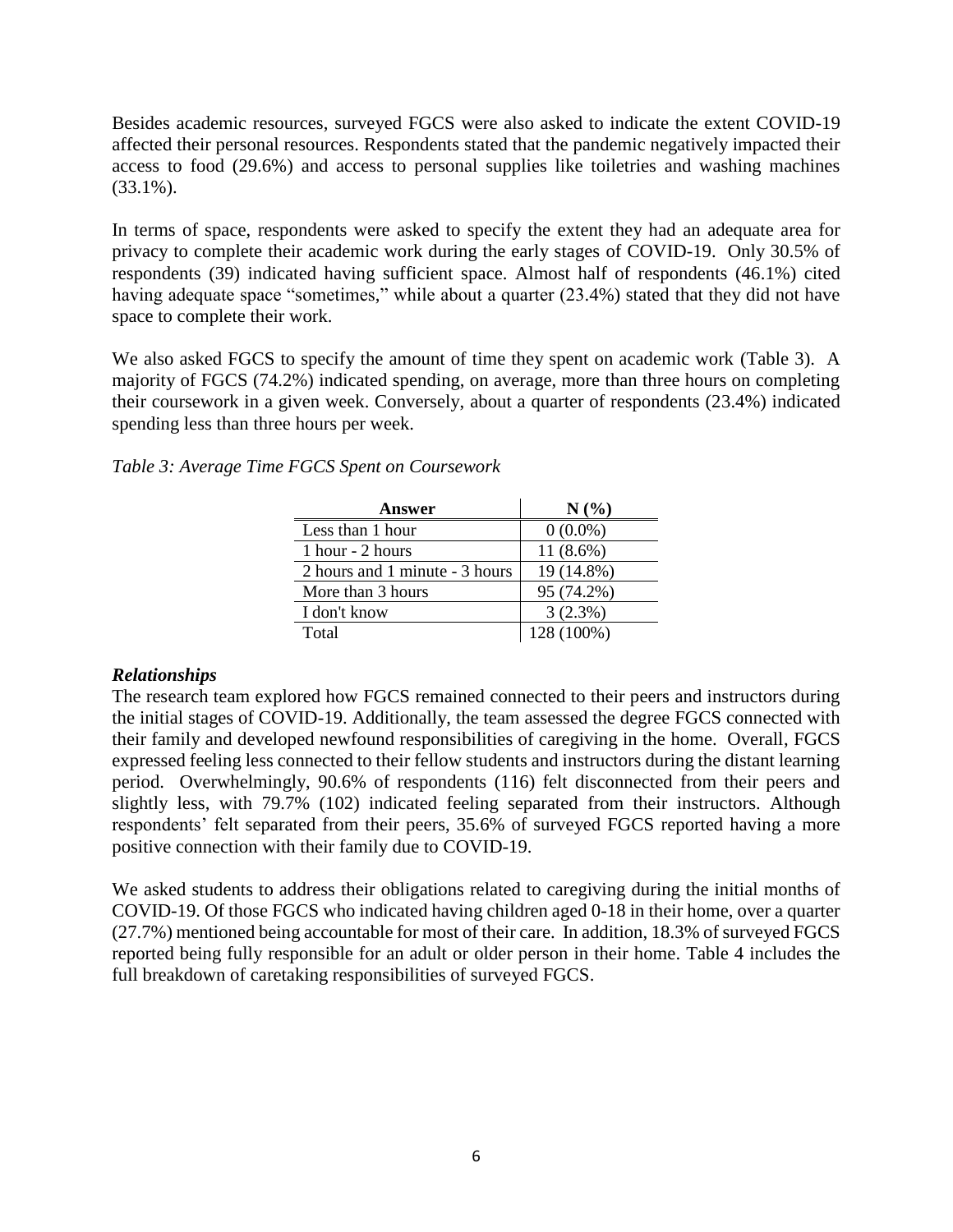# *Table 4: Caretaking Children and Adults*

| <b>Question</b>                                                          | Child(ren)<br>in the<br>home | Child(ren)<br>outside of<br>the home | <b>Adult</b> in<br>the home | <b>Adult</b><br>outside of<br>the home |
|--------------------------------------------------------------------------|------------------------------|--------------------------------------|-----------------------------|----------------------------------------|
| I am responsible for the majority of<br>their care                       | 18                           | $\overline{2}$                       | 9                           |                                        |
| I share the responsibility with someone<br>else in the household         | 26                           | $\overline{2}$                       | 23                          | $\overline{4}$                         |
| I share the responsibility with someone<br>else outside of the household | 5                            | $\overline{4}$                       |                             | 8                                      |
| Someone else has the primary<br>responsibility                           | 16                           | 5                                    | 16                          | 10                                     |
| Not applicable                                                           | 41                           | 47                                   | 26                          | 46                                     |
| <b>Total</b>                                                             | 106                          | 60                                   | 75                          | 69                                     |

# <span id="page-8-0"></span>*Employment & Future Plans*

We asked surveyed FGCS about the extent COVID-19 affected their employment and the employment of their family members. Accordingly, 63.8% of respondents (81) were employed in March 2020 (Table 5). However, 46.0% of surveyed FGCS (51) were either laid off or forced to stop working during the initial stages of COVID-19. About 9% of respondents (10) started a new job during this time. Of those FGCS who were able to remain working, they were, on average, more likely to work fewer hours as compared to before COVID-19.

*Table 5: Employment during Initial Stages of COVID-19*

|                                                                                                   | Agree<br>$N(\%)$ |
|---------------------------------------------------------------------------------------------------|------------------|
| Was laid off from my job (or was forced to stop working)                                          | 51 (46.0%)       |
| Voluntarily stopped working                                                                       | 18 (16.2%)       |
| Started working from home                                                                         | $17(15.3\%)$     |
| Continued working at my job, but worked more hours                                                | $6(5.4\%)$       |
| Started working a different job (part-time)                                                       | 5(4.5%)          |
| Started working a different job (full-time)                                                       | $5(4.5\%)$       |
| Continued working at my job, but worked fewer hours                                               | 5(4.5%)          |
| Continued working at my job, with no change                                                       | 3(2.7%)          |
| Resumed working a job where I was needed because of COVID-19<br>(e.g., healthcare, grocery store) | $1(0.9\%)$       |
| Total                                                                                             | 111 (100%)       |

We also asked respondents to identify the extent COIVD-19 disrupted the employment of those in their household. Eight-five FGCS (71.4%) stated that someone in their household had lost their job, received a pay cut, or was furloughed.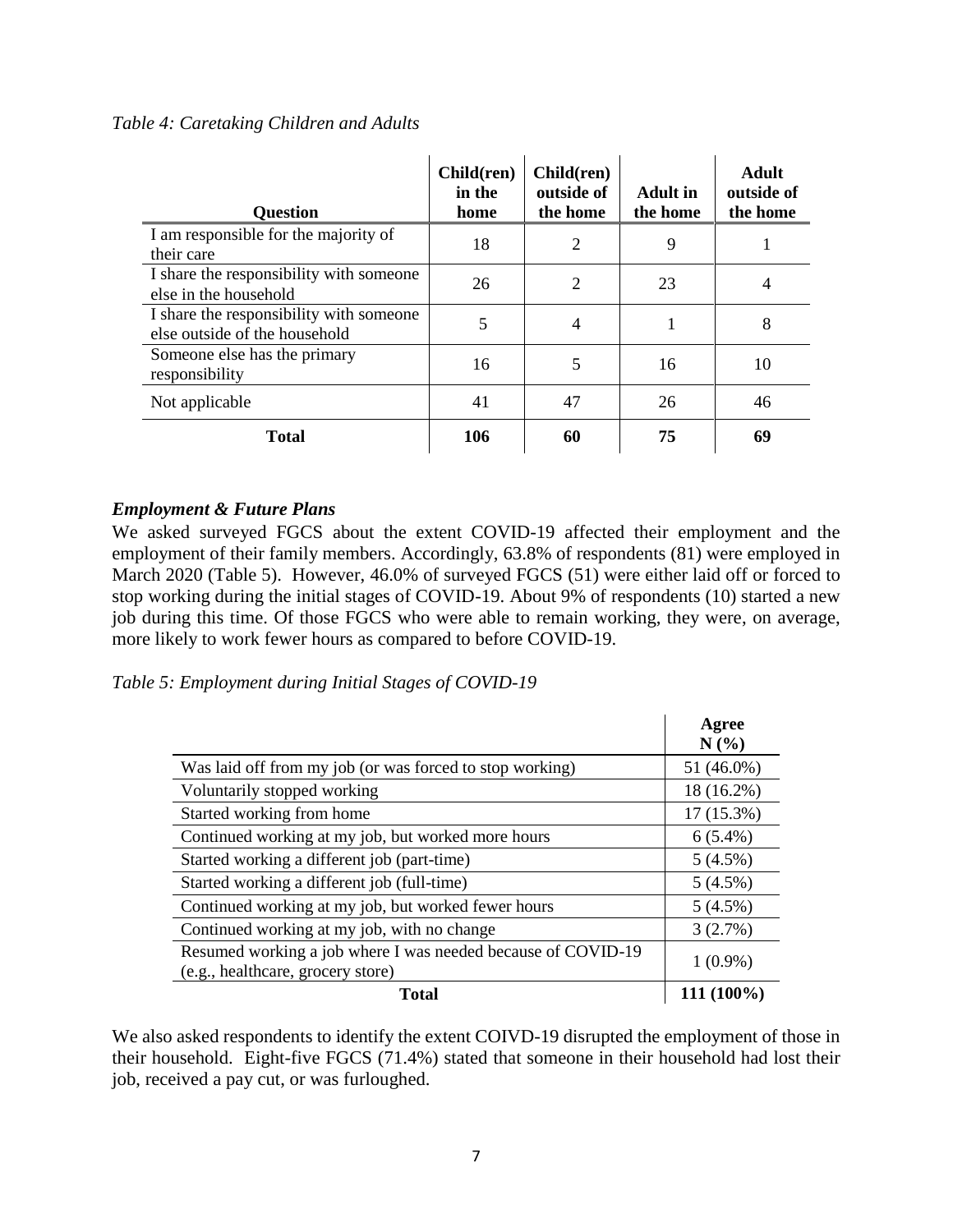In addition to assessing how COVID-19 impacted FGCS employment, the research team asked students about their plans for the next academic year. Overall, 109 (85%) students indicated planning on returning to UNC-CH to progress toward their degree. Only one student said they intended to take the fall 2020 semester off, while no one said they would not return to college.

# <span id="page-9-0"></span>*Health*

Overall, students agreed that COVID-19 affected their mental health (71.5%) and physical health (42.4%) negatively. In a few instances, 15 students (12.2%) reported experiencing personal loss due to the pandemic. To assess a more in-depth perspective of mental health, we generated questions that focused on the extent COVID-19 impacted students' physical and emotional discomforts (Table 6). Our findings revealed that when students compared their life before COVID-19 with their present state on discomforts, FGCS were

- *more* likely to feel tired or did not have energy.
- *less* likely to feel healthy.
- *more* likely to be nervous.
- *more* likely to have trouble sleeping.
- *less* likely to feel like they did right.

In addition to asking respondents about their mental health, we asked questions about their physical health and COVID-19. Overall, 74.8% (95) of surveyed FGCS indicated being of good health during the initial months of the pandemic. Only two respondents (1.6%) were tested for infection, while 23 (18.3%) reported that someone in their household was tested. No one recorded being hospitalized for COVID-19, but one person stated that someone in their household was sent to the hospital.

|  |  | Table 6. Physical and Emotional Discomforts from COVID-19 |
|--|--|-----------------------------------------------------------|
|  |  |                                                           |
|  |  |                                                           |

|                                                | <b>Before</b><br>COVID-19 | <b>Today</b> | Total |
|------------------------------------------------|---------------------------|--------------|-------|
| <b>Physical Discomforts</b>                    |                           |              |       |
| Tired easily or felt like I didn't have energy | 41                        | 80           | 121   |
| Woke up feeling tired                          | 54                        | 67           | 121   |
| Had a headache                                 | 36                        | 45           | 81    |
| Felt really healthy                            | 45                        | 25           | 70    |
| Was pain free                                  | 33                        | 26           | 59    |
| Had skin problems                              | 22                        | 26           | 48    |
| Had soreness in muscles or joints              | 21                        | 26           | 47    |
| Had watery or itchy eyes                       | 17                        | 28           | 45    |
| Had diarrhea                                   | 13                        | 20           | 33    |
| Had bothersome pain                            | 16                        | 17           | 33    |
| Had poor appetite                              | 13                        | 19           | 32    |
| Was dizzy                                      | 16                        | 15           | 31    |
| Had a stomachache                              | 13                        | 17           | 30    |
| Had constipation                               | 13                        | 16           | 29    |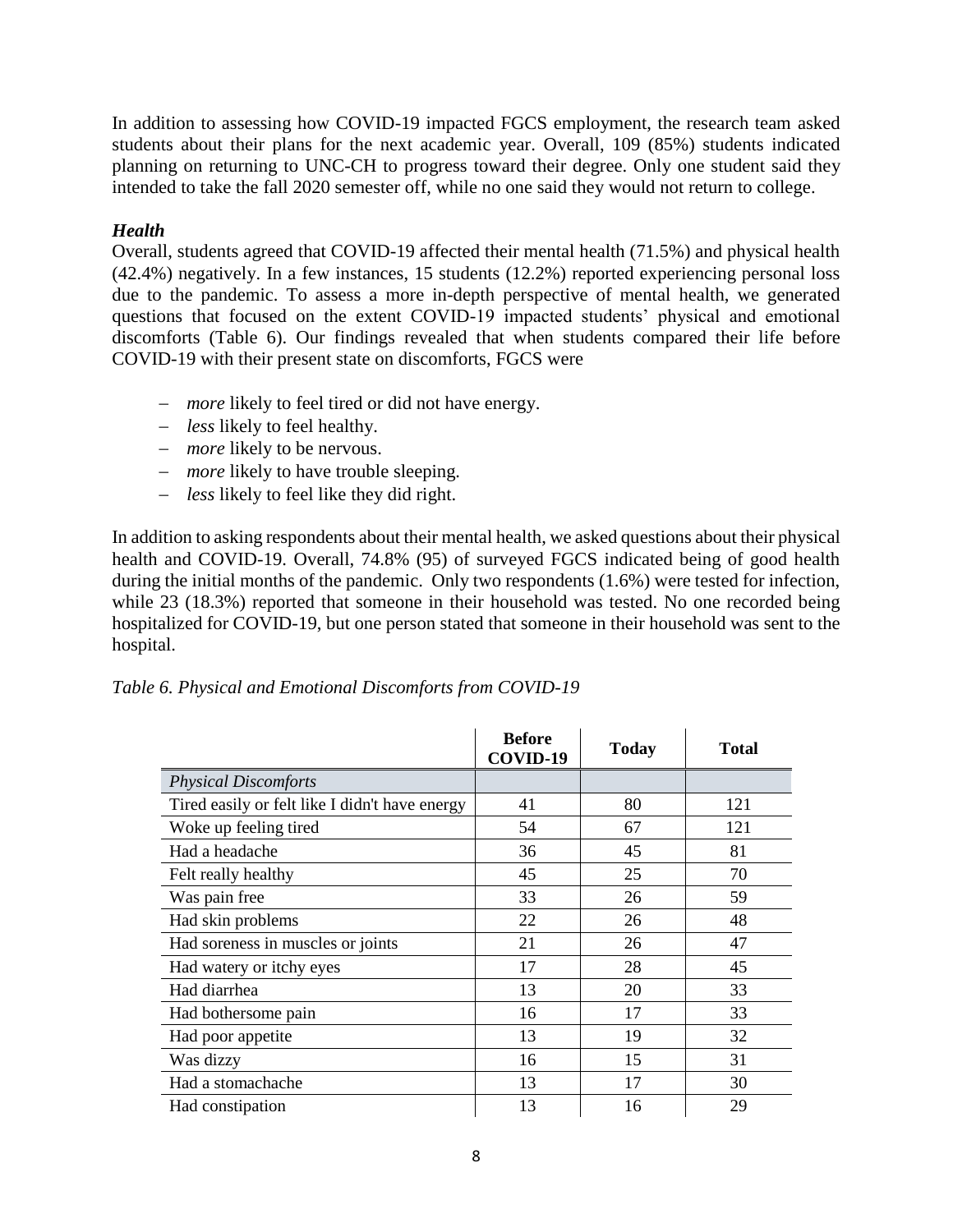|                                       | <b>Before</b><br>COVID-19 | <b>Today</b>   | <b>Total</b>   |
|---------------------------------------|---------------------------|----------------|----------------|
| Lost weight without trying            | 13                        | 16             | 29             |
| Had a cough                           | 13                        | 9              | 22             |
| Vomited or felt like vomiting         | 13                        | 9              | 22             |
| Had chest pain                        | 11                        | 10             | 21             |
| Felt really sick overall              | 11                        | 8              | 19             |
| Was wheezing or had trouble breathing | 9                         | 5              | 14             |
| Had a fever or chills                 | $\overline{7}$            | 5              | 12             |
| Had trouble urinating                 | 3                         | $\overline{2}$ | 5              |
| <b>Emotional Discomforts</b>          |                           |                |                |
| Was nervous                           | 59                        | 80             | 139            |
| Felt loved                            | 72                        | 64             | 136            |
| Had trouble sleeping                  | 44                        | 82             | 126            |
| Felt depressed                        | 50                        | 73             | 123            |
| Had trouble relaxing                  | 51                        | 72             | 123            |
| Was moody                             | 28                        | 66             | 94             |
| Cried a lot                           | 33                        | 54             | 87             |
| Was irritable or grouchy              | 23                        | 60             | 83             |
| Was afraid of things                  | 18                        | 50             | 68             |
| Felt like I did right                 | 44                        | 19             | 63             |
| Woke up refreshed                     | 40                        | 16             | 56             |
| <b>Binged</b>                         | 13                        | 12             | 25             |
| Vomited on purpose                    |                           | 1              | $\overline{2}$ |

# <span id="page-10-0"></span>*Open-Ended Responses*

The following section is a summary of pulled open-ended responses from FGCS. All responses have been de-identified and represent a sample of participants' feedback.

*How can UNC-CH improve your student experiences?*

- Make all class pass/fail, make more classes remote, have options for students to make money with on campus jobs, be reimbursed tuition and meal plans since we wont be there the full academic year, have professors understand students' are struggling right now and don't need school to be one of their stressors, have professors ease up on grading rubrics, course work, homework and attendance.
- Keep us updated on the plans and specific regulations for the next semester. Continue to provide resources (money and food supplies) for students in need.
- Do more to fight institutionalized racism and acknowledge the disadvantage of Black students on campus.
- Be more open right when decisions are made so that we are informed of the steps the university is taking and have enough time to plan and make arrangements.
- A big part of my experience at Carolina came from the different events that were going on. That said, to the extent that the university can encourage/work closely with campus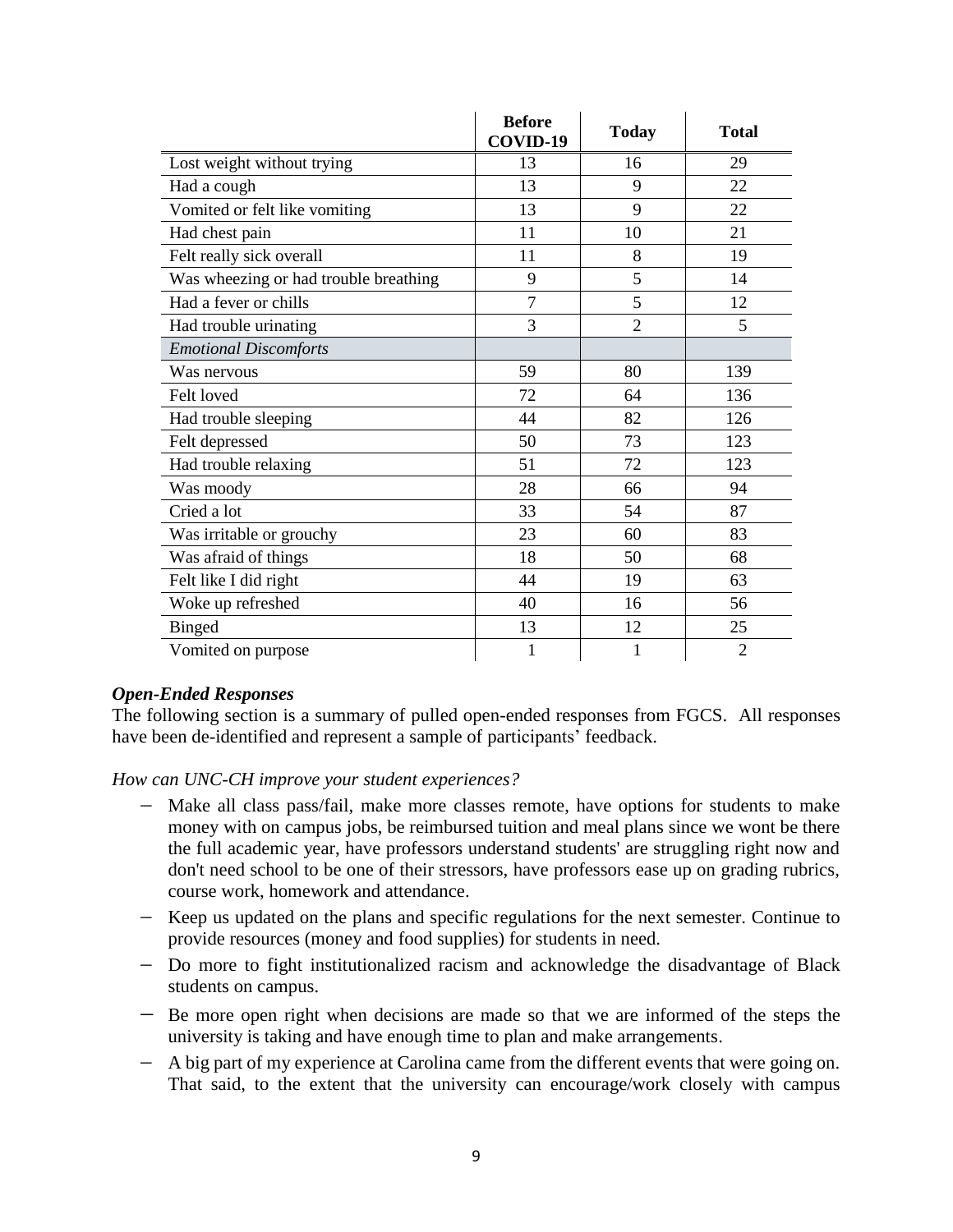organizations to ensure that at least virtual events are trying to be made as much as possible would be great.

# *And how about your distant learning experiences?*

- Taking classes from home is an overall negative experience for me. Being home has given me too many responsibilities (taking care of my younger brother, preparing food for all my siblings, and cleaning and doing laundry) that takes all of my time in the day, causing me to have to wait until night time to do any school work which causes me to sleep less and worry more and with midnight due dates, I am not doing too well in my classes overall. I miss being on campus where I can focus more on my schoolwork and have more time to study outside of doing assigned assignments.
- Provide laptops/internet connection options for low income students whose CGI laptops are on their last legs.
- Work to make online more engaging
- I think my professors did a good job transitioning and given more time they could've made it better.
- Zoom lectures were very helpful with maintaining a connection, but I think that absolutely requiring attendance to them is problematic since some people do not have appropriate spaces or privacy for live lecture or were in different time zones that made attendance more difficult.

# *What currently motivates you to continue with schooling?*

- Good academic performance enables better job prospects in the future. Though my family has not been deeply impacted yet, I feel a necessity to be in a better position to help financially should future change prove unkind.
- Being financially independent in the future and being able to help my family out.
- I enjoy learning the material that I am learning through my classes and need to finish my degree for my mother. I would not quit school even though I know my family would support me in my decision because it is important to them that I have a college degree.
- The one thing keeping me going is the fact that I only need a couple credits to graduate. Although I am still unsure of the future, money issues, living situations, etc. I am trying to return to finish up my final requirements. I am very unmotivated because I start thinking about the future and entering the job market and that's even more daunting with the current situation and the economy.
- I am passionate about education, and it is the only thing that I have to do to keep me productive

# *What do you want your university officials to know about how COVID-19 has affected your college experience?*

- This pandemic has created a large disruption in my college experience, it feels like valuable time has been lost and I was left without a sense of direction or purpose for an extended amount of time.
- It has made it incredibly difficult both mentally and physically. The fear of contracting it or other loved ones is a lot to handle. On top of that, the necessary social isolation and college stress only adds on. The amount of uncertainty and fear that students have had to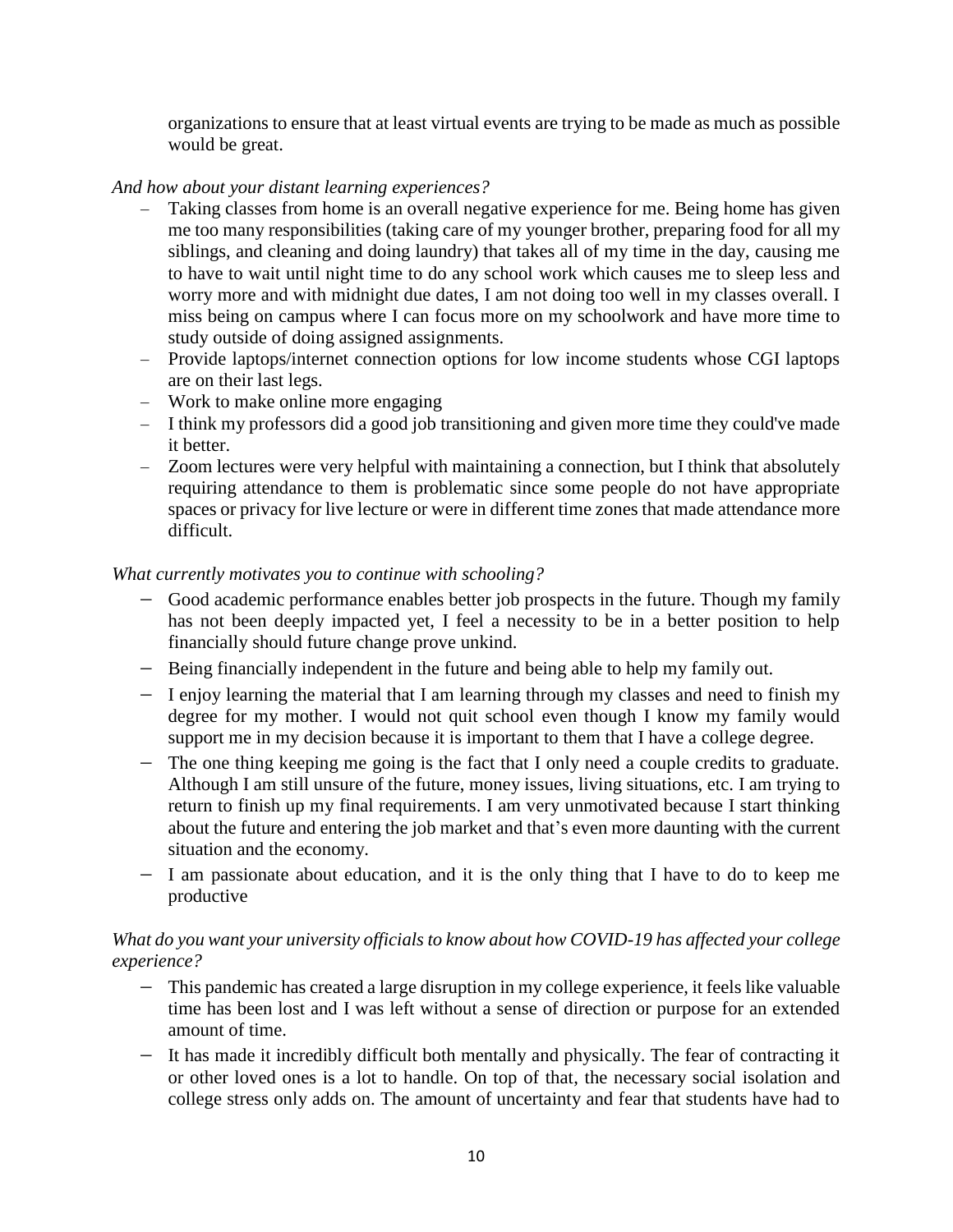deal with is a lot, so it would be highly appreciated if UNC officials could take it easy on students.

- I never expected to go home, I was not ready to. I never took an online class and being a first-year student, it was a difficult adjustments. I spent 3-4 hours on each subject a day, because I wanted to make sure I did it with my fullest effort.
- Financially, my FAFSA says I do not need aid, but physically I do. FAFSA goes by parent income not child income and most of the time I am paying for everything which leads me to take out loans. In this pandemic, paying for classes is becoming more challenging.
- It has negatively impacted me. I've had multiple panic attacks over the increased workload and overall the exams that my professor had made online was more difficult than usual.

# *Anything else to include?*

- Thank you for caring about our opinions and experiences as first-generation college students.
- I really wished the school would refund a part of my tuition
- It would make me feel less stressed going in to the fall if we did not attend in person and I had the option to have all my major related classes online if I desired. It's not that I don't trust the university to attempt to make campus as safe as possible, it's that I do not trust everyone on campus to adhere to guidelines implemented by the University. I think the decision to return to campus in the fall came too soon and is irresponsible to not acknowledge those who are at high risk for Covid-19 and those in the community.
- Coming back from staying abroad made for a very abrupt and heartbreaking transition- I had waited my whole life [to] travel to Europe and to study abroad and it was cut short. I won't have the opportunity again during my time at Carolina, but I've reminded myself that things could be worse and everyone is suffering.
- Thank you all so much for reaching out and for caring, it really means a lot.

# <span id="page-12-0"></span>**CONCLUSION & FUTURE WORK**

The findings from this report suggest that COVID-19 has affected UNC-CH FGCS in multiple spheres, such as barriers to persistence, resources, relationships, employment, and health. Surveyed FGCS noted that they feel ill-equipped to finance future semesters and are facing emotional and physical anxieties due to the COVID-19 pandemic. Respondents are also taking up additional responsibilities at home, including supplementing lost income or caring for children or adults.

To bolster these results, the research team will continue and expand data collection across three points of the upcoming academic years – Fall 2020, Spring 2021, and Fall 2021 and will conduct interviews with a sample of available students. Lastly, data collection will expand to include five new universities; Bucknell University (PA), Florida A & M University, Rowan University (NJ), the University of Colorado Boulder, and the University of Pittsburgh (PA).